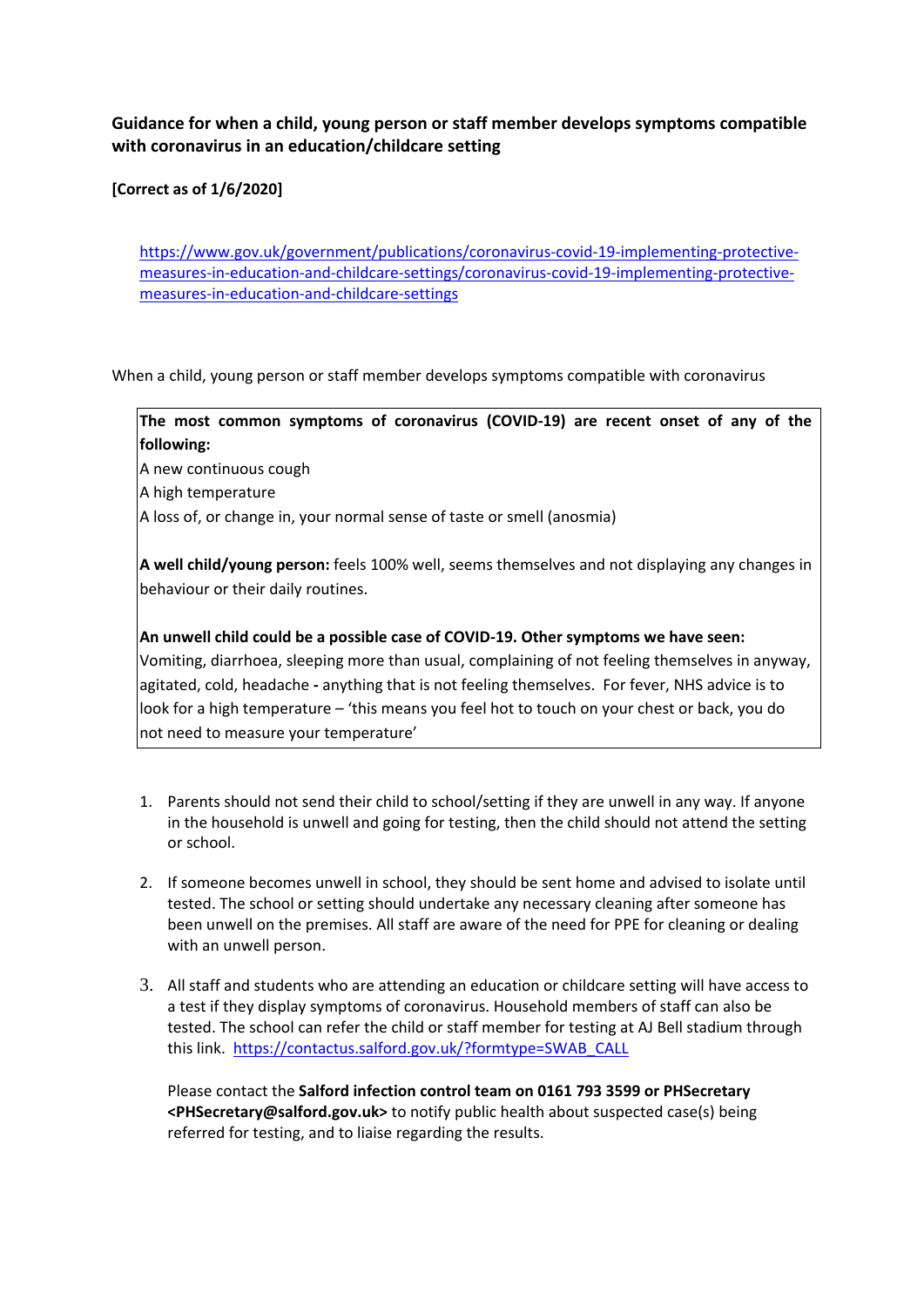- 4. All parents of children and staff who have been tested should provide the outcome of the test result (positive or negative) to the school or setting to help protect the wider school community.
- 5. If a member of the school community tests positive e.g. after becoming unwell over the weekend, they should let the school know to identify if the confirmed case attended the setting in the 48 hours before the onset of symptoms/date of the test. No further action is required If the person did not attend the setting in the 48 hours before the onset of symptoms/date of the test.
- 6. Where the child, young person or staff member tests positive:

- The person should isolate for 7 days minimum. The person needs to be 48 hours symptomfree prior to return.

- Their fellow household members should self-isolate for 14 days.

- The rest of their bubble/class/group within their setting (children and adults) will be sent home and advised to self-isolate for 14 days (and offered testing if symptoms develop) - The other household members of the bubble/class/group (contacts of contacts) do not need to self-isolate unless the child, young person or staff member they live with in that group subsequently develops symptoms

- The setting will send Salford City Council's 'Warn and Inform' letters to all parents just to let them know there is a case in the school and to remind them to watch out for symptoms.

7. On receiving a positive result, the household should log on to the NHS Test and Trace portal to identify all their close contacts (See definition of contacts below) <https://contact-tracing.phe.gov.uk/>

You can get in touch with the **Salford infection control team on 0161 793 3599 or PHSecretary <PHSecretary@salford.gov.uk>** for assistance if you need help with identifying all your contacts.

All close contacts (household or school related or any other close contacts) will receive a letter or text to advise them to self-isolate.

- 8. Contacts of a person who has tested positive for coronavirus (COVID-19) **MUST self-isolate** at home because they are at risk of developing symptoms themselves in the next 14 days and could spread the virus to others before the symptoms begin. **If you have concerns for your health**, please contact your GP or NHS 111 online. In an emergency, contact 999.
- 9. In some cases a larger number of other children, young people may be asked to self-isolate at home as a precautionary measure – perhaps more than one bubble or the whole school. Where settings have been able to effectively implement guidance on infection prevention and control, which will reduce risk of transmission, closure of the whole setting will not generally be necessary.
- 10. Where the child, young person or staff member tests negative, they can return to the school or setting when they are 48 hours symptom free. Their household members can end their isolation straight away following the negative test (unless someone else in the household is waiting for the result of their test).
- 11. In exceptional circumstance, it may not be possible to test the index case (the first person to develop symptoms). If so, the Salford infection control team can offer advice and the extra precautions to take for the school and the bubble.